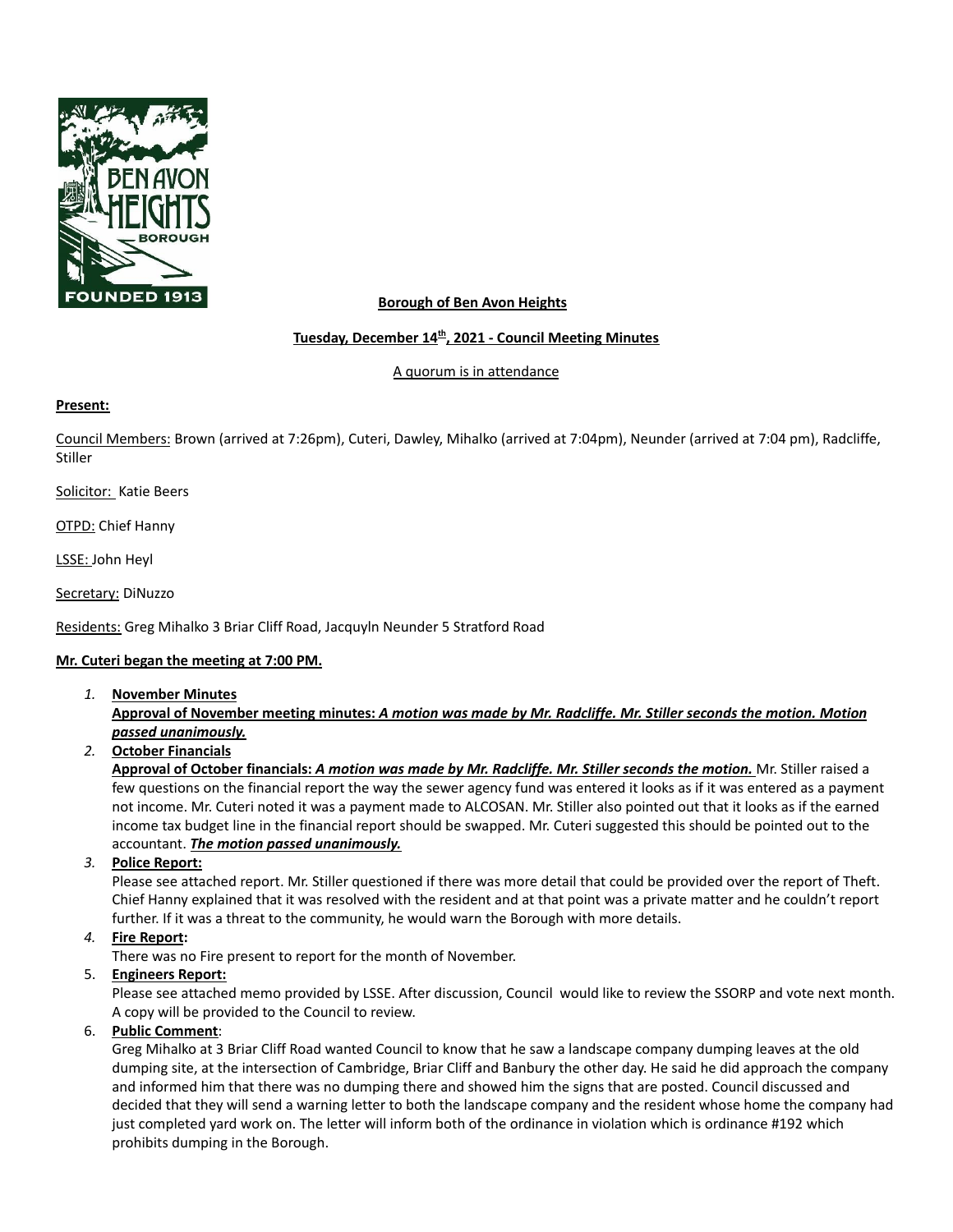Mrs. Neunder at 5 Stratford questioned if the Borough was planning on doing anything in the park this year with Santa or not. After some discussion Mr. Cuteri asked Ms. DiNuzzo to reach out to Chief Berie to see if they would still honor Santa on the fire truck coupon in Ben Avon Heights like last year. She'll also reach out to the president of the Community Club to see if Santa in the Park is still going to be an event.

#### **7. Valley Waste:**

Council requested Valley Waste attend our December meeting after the ample number of issues that have occurred over the past few months. Joe Orlich, the General Manager at Valley Waste, agreed to come to the December meeting to discuss these issues. Mr. Orlich explained that the pandemic has wreaked havoc on their industry like many others. They were able to hold it down in 2020 and in 2021 Valley Waste took a real hit. They lost a lot of drivers in the spring and were down about 35% in their workforce. They have done two increases with their wages and heavy advertisement, helping them hire 6-7 drivers over the past two months. The most recent issue that the Borough and residents of the Borough brough to Valley Wastes attention of recycling being put in the trash truck was due to a new hire believing he was helping the recycling guy with his load. He has been disciplined and retrained so this issue should not occur again. Mr. Orlich apologized to the Council for this mistake. He also added that Valley Waste has a state-of-the-art recycling facility out on Mars where everything is separated. Mr. Cuteri added that we understand the pandemic has been tough. Mrs. Neunder asked if there was a way that the residents could be notified if trash was going to be delayed. Mr. Orlich stated he could let Ms. DiNuzzo know and she can then let the community know.

#### 8. **2022 Annual Millage Amendment** Vote to approve Annual 2022 millage rate ordinance and property tax: A motion was made by Mr. Radcliffe. Mr. Brown *seconds the motion. The motion passed unanimously.* 9. **2022 Annual Budget**

# Vote to approve 2022 Annual Budget: A motion was made by Mr. Radcliffe. Mr. Stiller seconds the motion. The motion *passed unanimously.*

## 10. **2022 Solicitor Rates**

#### Vote to approve solicitor rates for 2022: A motion was made by Mr. Radcliffe. Mrs. Neunder seconds the motion. The *motion passed unanimously.*

## 11. **Election Results:**

Mr. Stiller noted that there was a three-way tie for the final seat on council. They have until December  $17<sup>th</sup>$  2021 to confirm to Allegheny County that they accept the votes. Ms. Beers added that she too has been in contact with the election's office and the Borough of Ben Avon Heights has a three-way tie with each write-in receiving two votes each. They will need to claim the office, and if two people claim the office we will have a true tie under the election code, they will have to draw lots, like a coin toss; under the Pennsylvania election code. But if none of the three express interest by the deadline, then it will just be considered a vacancy on Council. Then in January 2022 Council can use its powers under the code to fill the vacancy. Mrs. Neunder asked how many seats Ben Avon Heights Council had. There were 3 seats open. Mr. Cuteri reminded the Council that come January the Borough should look for a Judge of Elections. Mr. Stiller requested that we send something out to the community. Mr. Cuteri also reminded Council that Scott can swear in the new members, but they should also see if the local magistrate, Tara Smith can attend the meeting.

## 12. **Re-Organization Meeting**

## **Approve meeting date for January 2022 reorganization meeting:**

#### 13. **Green spaces update:**

Mr. Radcliffe informed Council members that the Dicksons helped with the Christmas tree decorating with the tree in the park. He also informed Council that the Clovelly and Briar Cliff Street signs that were knocked down were moved up the hill a few feet, and shouldn't be knocked over again.

#### 14. **Holiday luncheon:**

Mrs. DiNuzzo reminded Council members that the luncheon was this Friday, December  $17<sup>th</sup>$ , 2021.

## 15. **Planning commission:**

Mr. Cuteri informed the Council that he's still on the planning commission. Published the meeting minutes from June, and updated the zoning ordinance according to the comments made. He'll suggest another public meeting in January 2022 and then get the final draft to council to review in February 2022.

## 16. **Executive session:**

Started at 7:40pm

Meeting resumed at 7:55pm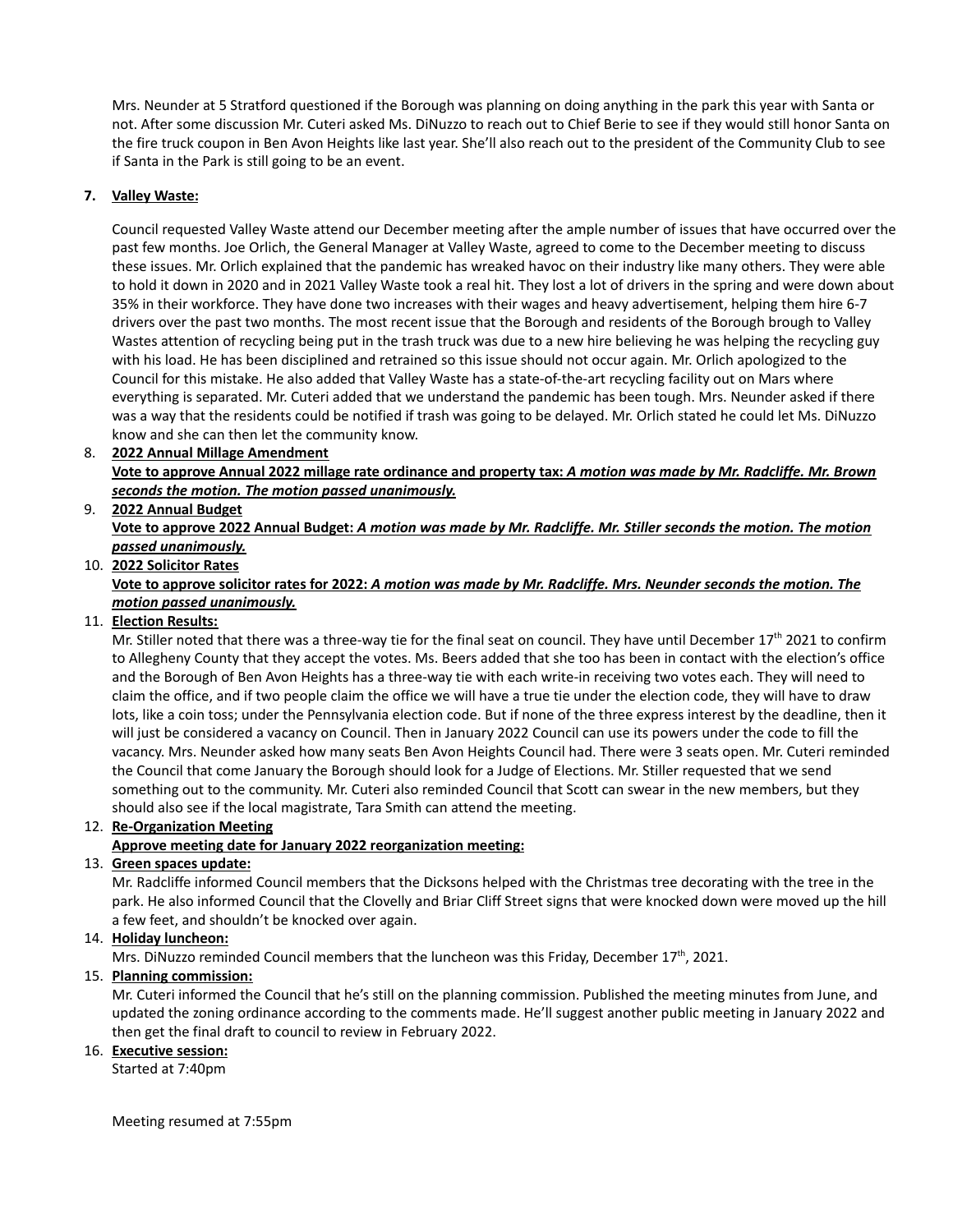Meeting ended at 7:56pm

The next scheduled meeting is January 11<sup>th</sup>, 2022 at 7:00 pm at Avalon Volunteer Fire Department

\*Please note that there was a typo in the December 14, 2021 meeting agenda, the next scheduled meeting will be January *11, 2022 at 7pm at the Avalon Fire Hall\**

Jessica DiNuzzo, Secretary

| December 06, 2021   |                          | <b>Calls for Service - by UCR Code</b>               |                |                     |        |        |  |
|---------------------|--------------------------|------------------------------------------------------|----------------|---------------------|--------|--------|--|
|                     |                          | Incidents Reported Between 11/01/2021 and 11/30/2021 |                |                     |        |        |  |
| <b>BEN AVON HTS</b> |                          |                                                      |                |                     |        |        |  |
|                     |                          |                                                      | Primary        | Secondary UCR Count |        |        |  |
| Code                | Description              |                                                      | Count          | Code 2              | Code 3 | Code 4 |  |
| 0614                |                          | THEFT-\$200 & OVER-FROM AUTO (EXCPT 0615)            | $\mathfrak{p}$ |                     |        |        |  |
| 3820                | DISABLED VEHICLE         |                                                      |                |                     |        |        |  |
| 6310                | <b>TRAFFIC POST</b>      |                                                      |                |                     |        |        |  |
| 7092                | ROUTINE PATROL COMPLETED |                                                      | 77             |                     |        |        |  |
| <b>CITT</b>         | <b>TRAFFIC CITATION</b>  |                                                      |                |                     |        |        |  |
|                     |                          | <b>Total Calls</b>                                   | 82             |                     |        |        |  |

# *MEMO*



(412) 264-4400 • (412) 264-1200 Fax

TO: Ben Avon Heights Borough

FROM: Kevin A. Brett, P.E. John R. Heyl, P.E., CPESC

## SUBJECT: **December 14, 2021 Meeting**

**Engineering Report**

DATE: December 8, 2021 S. O. No.: 0452-01

cc:

Following is a summary of the engineering services provided since the last Engineering Report:

# **1. Administrative Consent Order (ACO):**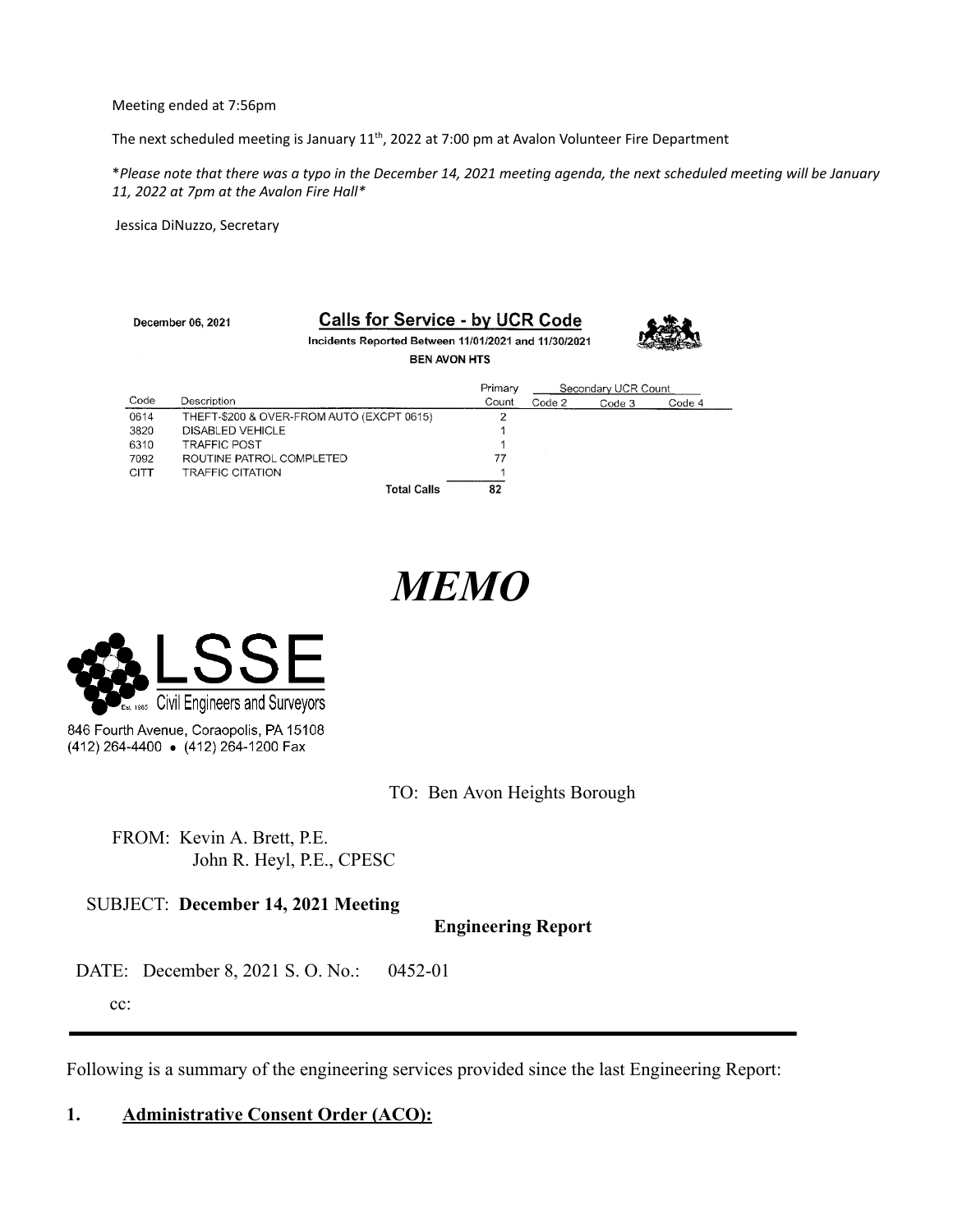*LSSE provided a letter for Borough letterhead on July 1, 2021 requesting the CAP be extended from June 30, 2021 to December 31, 2021. The Phase II COA was released by ACHD on September 1, 2021. A meeting was held with Borough Representatives on September 29, 2021 to review the order. ACHD is requesting that signed COAs be forwarded back to ACHD by October 31, 2021.* **LSSE reviewing the Exhibit 'B' information as part of the 6-month baseline due diligence period. A report documenting the findings of this review will be drafted for submittal to ACHD in April / May 2022.**

*Borough Council approved the update to the Operations and Maintenance Plan at the May 2020 meeting. Work was awarded to Robinson Pipe Cleaning Company in the amount of* \$39,072.50 as noted in letter dated August 13, 2020. A repair scope for the Year 1 area including an *Opinion of Probable Cost has been drafted. Four manholes were unable to be located, and CCTV for* two sewer lines were incomplete because of access issues. A repair scope for Years 1 and 2 of the **O&M Program has been submitted to the Borough for review. LSSE to assist Borough with the preparation of Bid Documents for the repair scope identified by the Borough.**

# **2. ALCOSAN Regionalization:**

*Ben Avon Borough sent a March 19, 2020 letter in regards to the potential repairs and maintenance required to transfer ownership over to ALCOSAN for a portion of the multi- municipal sanitary sewer line tributary to ALCOSAN POC O-18. The letter mentions splitting up the cost of repairs and maintenance based on tributary EDUs from each upstream community. LSSE has prepared a summary of available information. To evaluate this methodology fully, the following information is required for review:*

*1. Scope of work required to complete repairs*

*2. Opinion of Probable Cost to complete repairs*

N:\PROJ\452\452-01\2021 Meetings\12 December.docx

## 1 of 2

- *3. Cost Allocation EDU split by community*
- *4. Preliminary schedule to complete work*
- *5. Draft Agreement for Repair / Maintenance of the shared sewer facilities*

# **LSSE awaiting additional information from Ben Avon Borough to proceed.**

# **3. MS4 Permit:**

*PaDEP issued MS4 Waiver Approval letter on April 24, 2018. Next permit cycle is September 2023.* **Waiver will be submitted in early 2023.**

# **4. 2021 Roadway Improvement Program**

*Bids were opened on March 5, 2021. LSSE provided Borough with a Bid Report on March 5, 2021. Project was awarded to A. Liberoni, Inc. in the amount of \$255,408.74 (Base Bid, Add Alternate Nos.* 1, 2, 3, 4, 5 and 6) as noted in letter dated March 23, 2021. Pre- Construction Meeting held on April